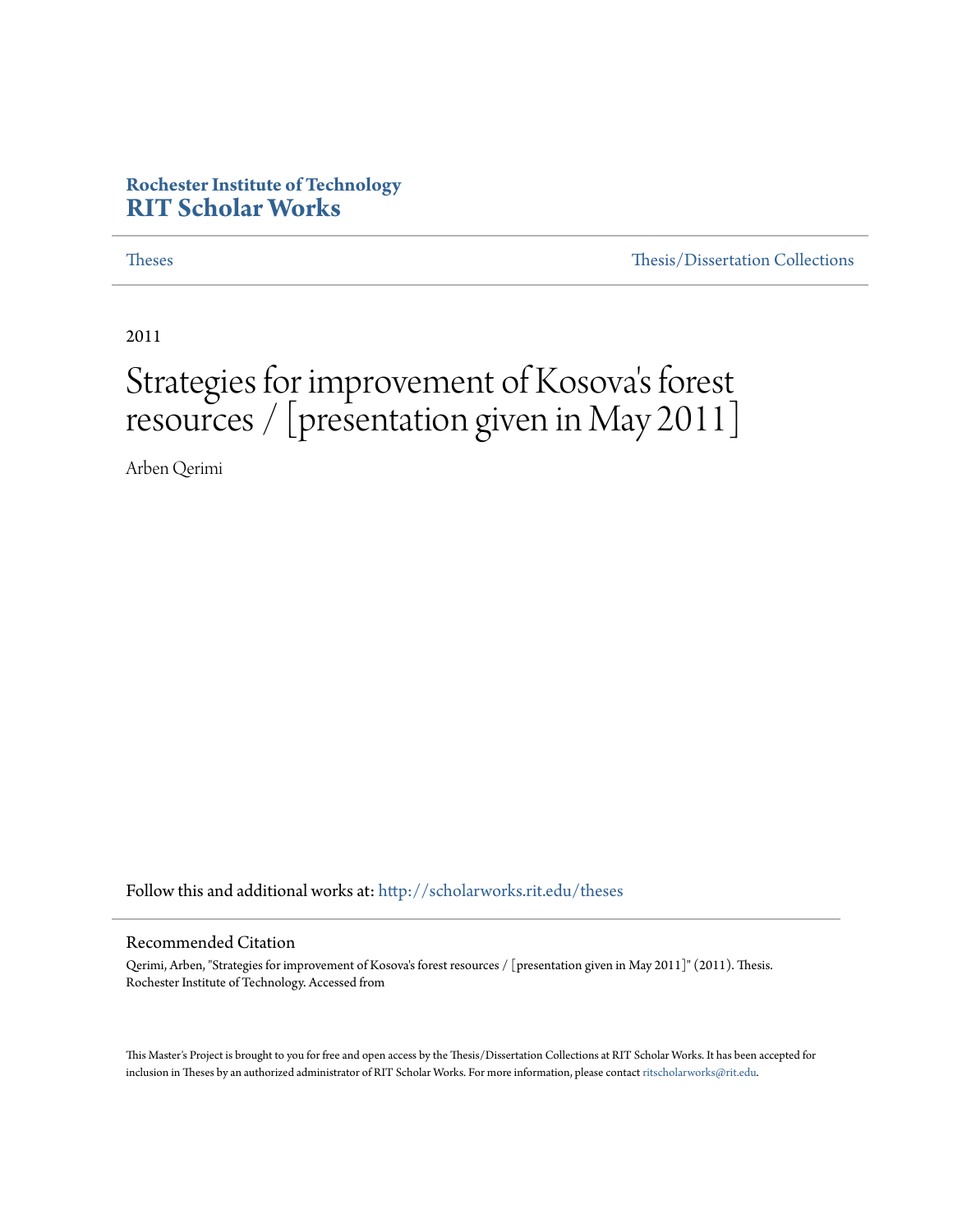# **Strategies for Improvement of Kosova's Forest Resources**

By: Arben Qerimi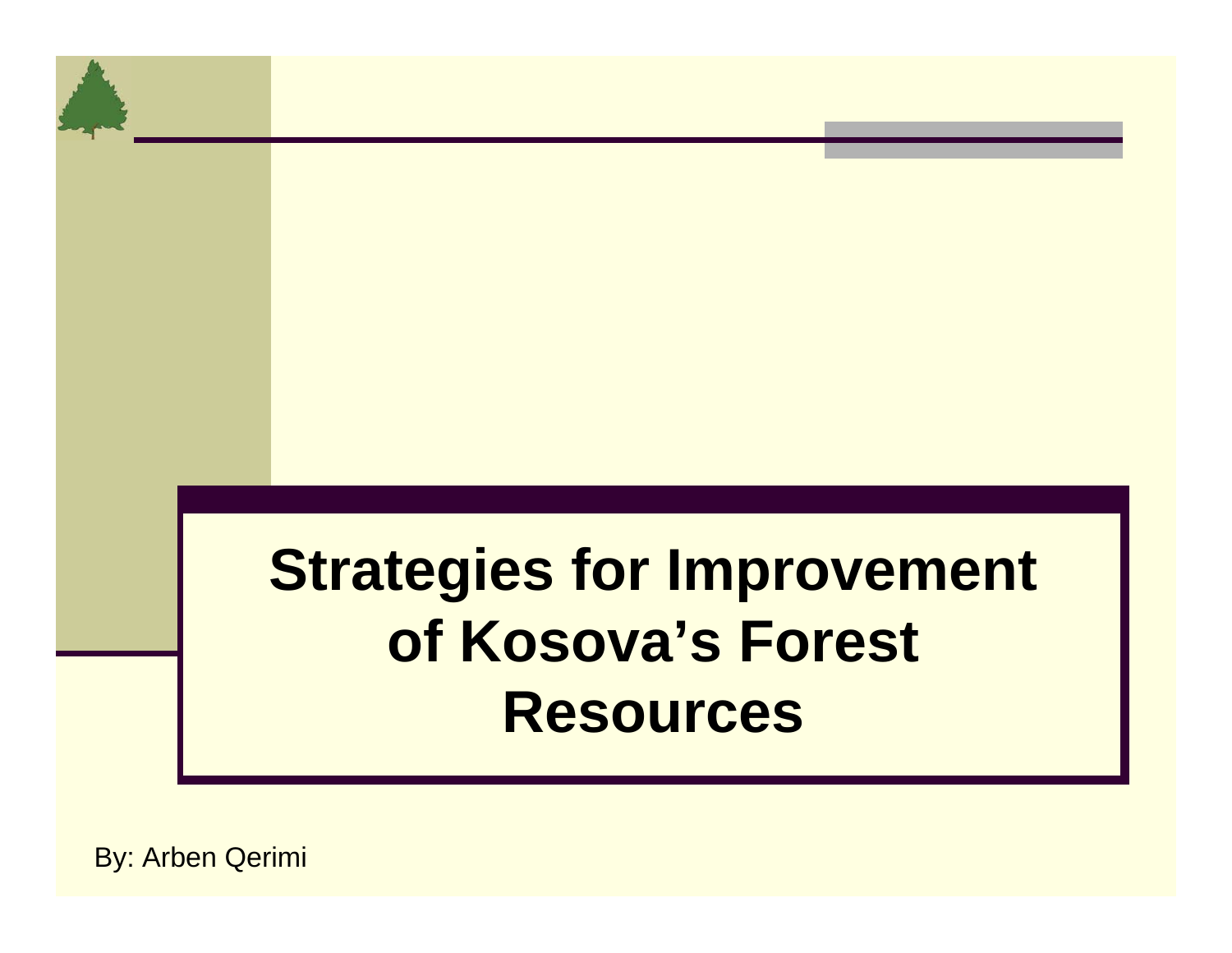# **Introduction**

### **Relative Land Uses in Kosova**

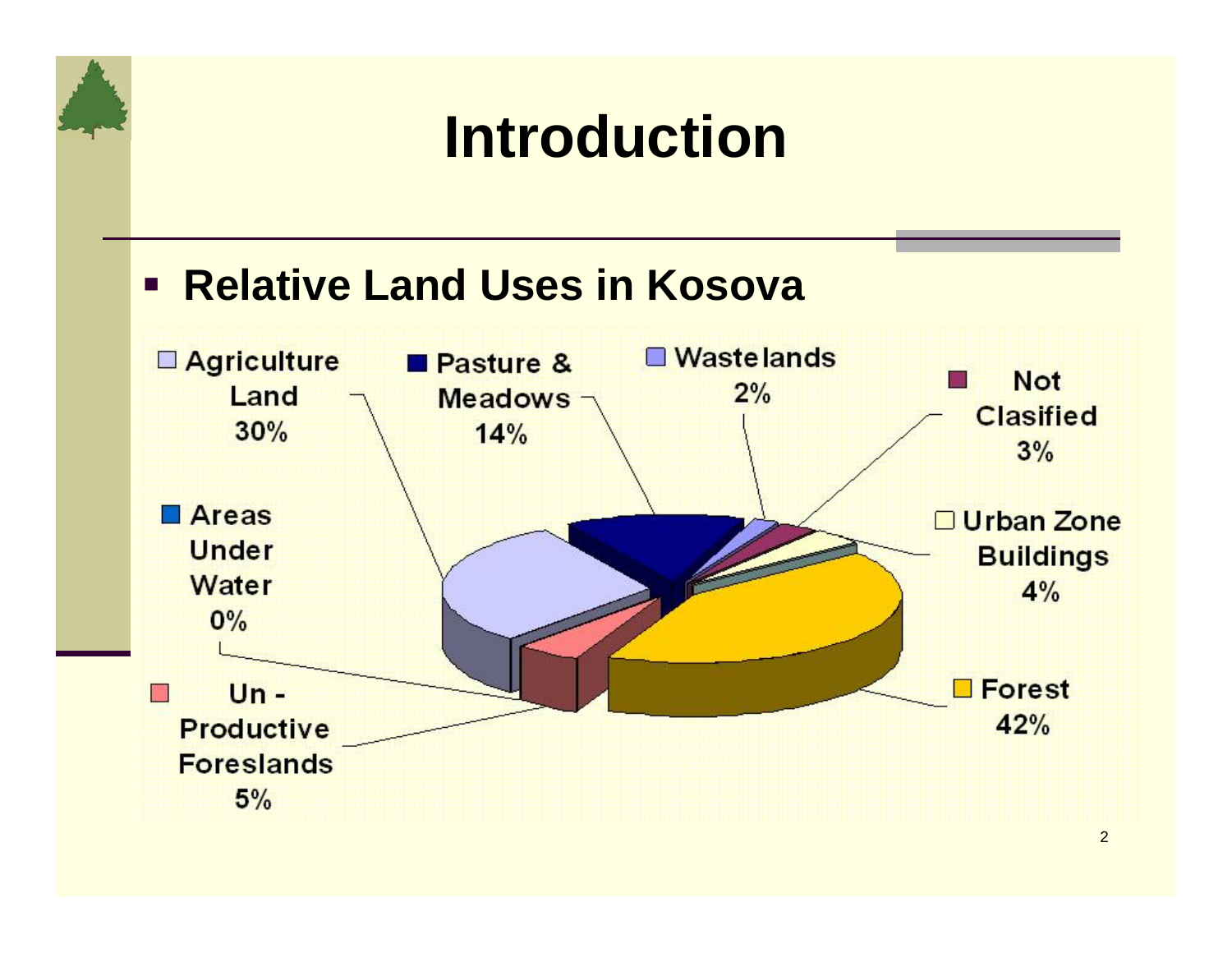## **Forests Structure**

-------------------------------------------------------------------

-------------------------------------------------------------------

**Resources**

Public Forests 280,092 ha

Public & Private Forests 446,310 ha Barren Forestlands 66,404 ha

Private Forests 166,218 has



**Total 510,710 ha**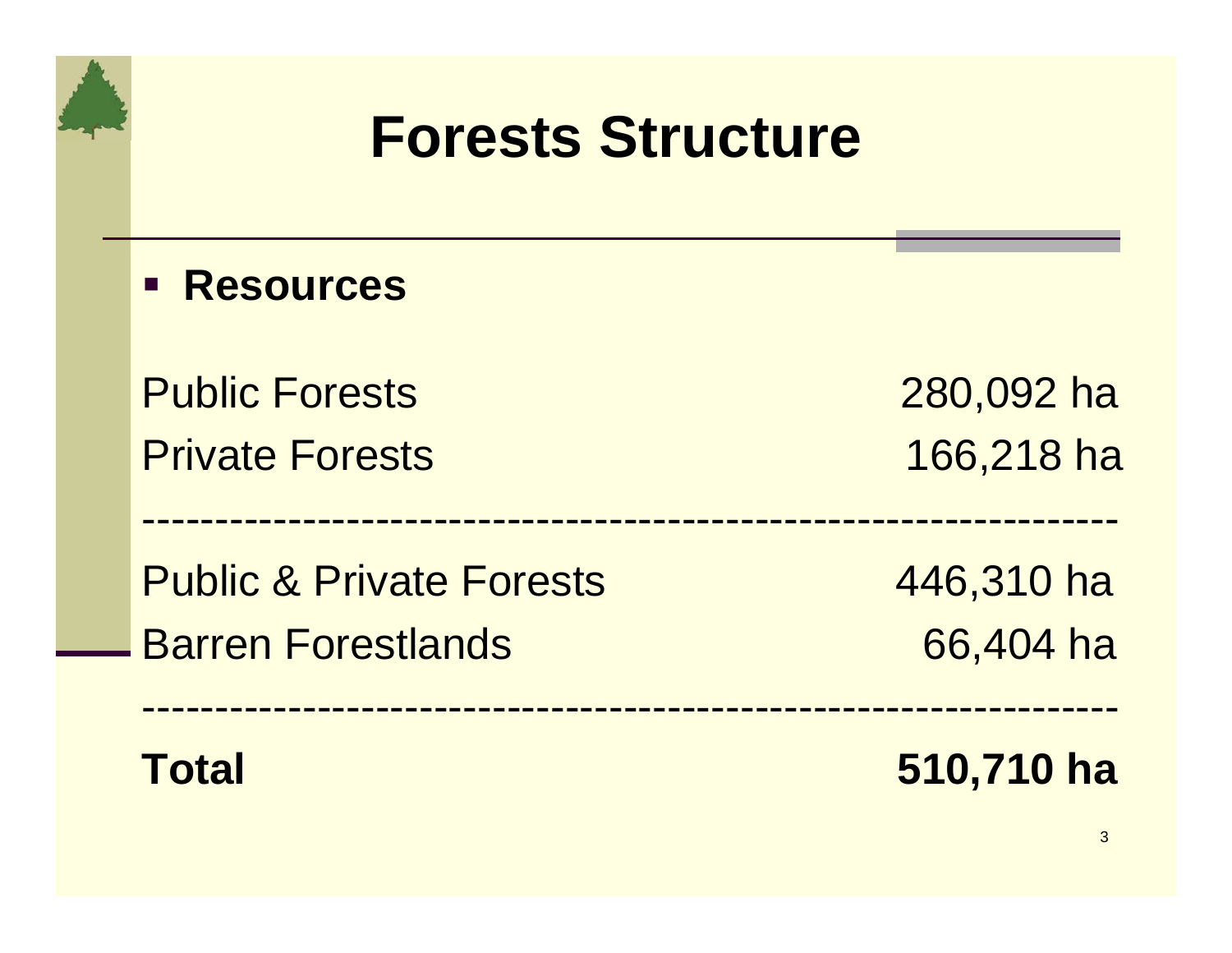# **Forests Structure**

### **Resources - Species Class and Stand Structure**

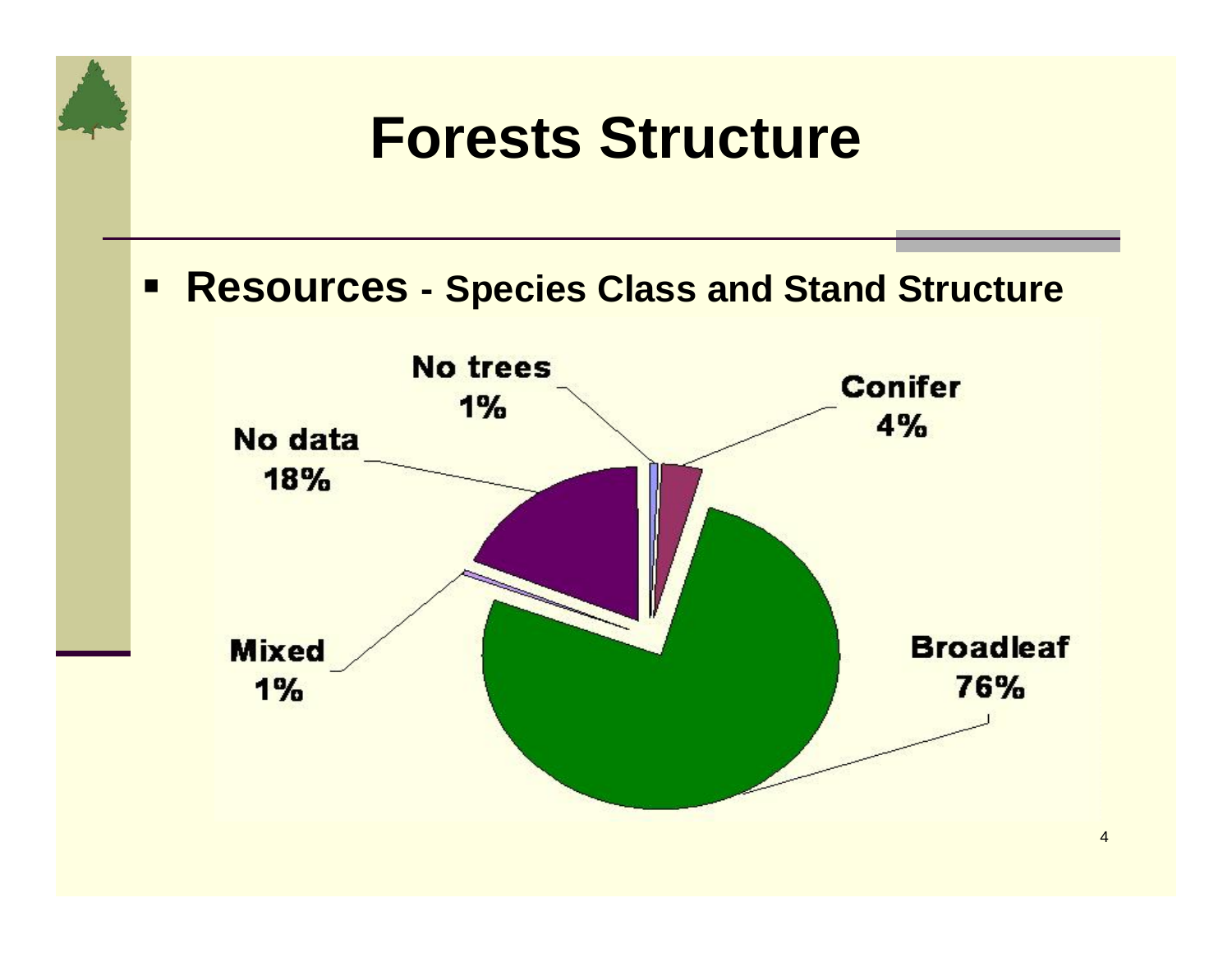# **Forests Management Structure**

- **Main Identified Actors** 
	- o Ministry of Agriculture, Forests and Rural Development (MAFRD)
	- oDepartment of Forestry (DoF) and
	- o Kosova Forest Agency (KFA)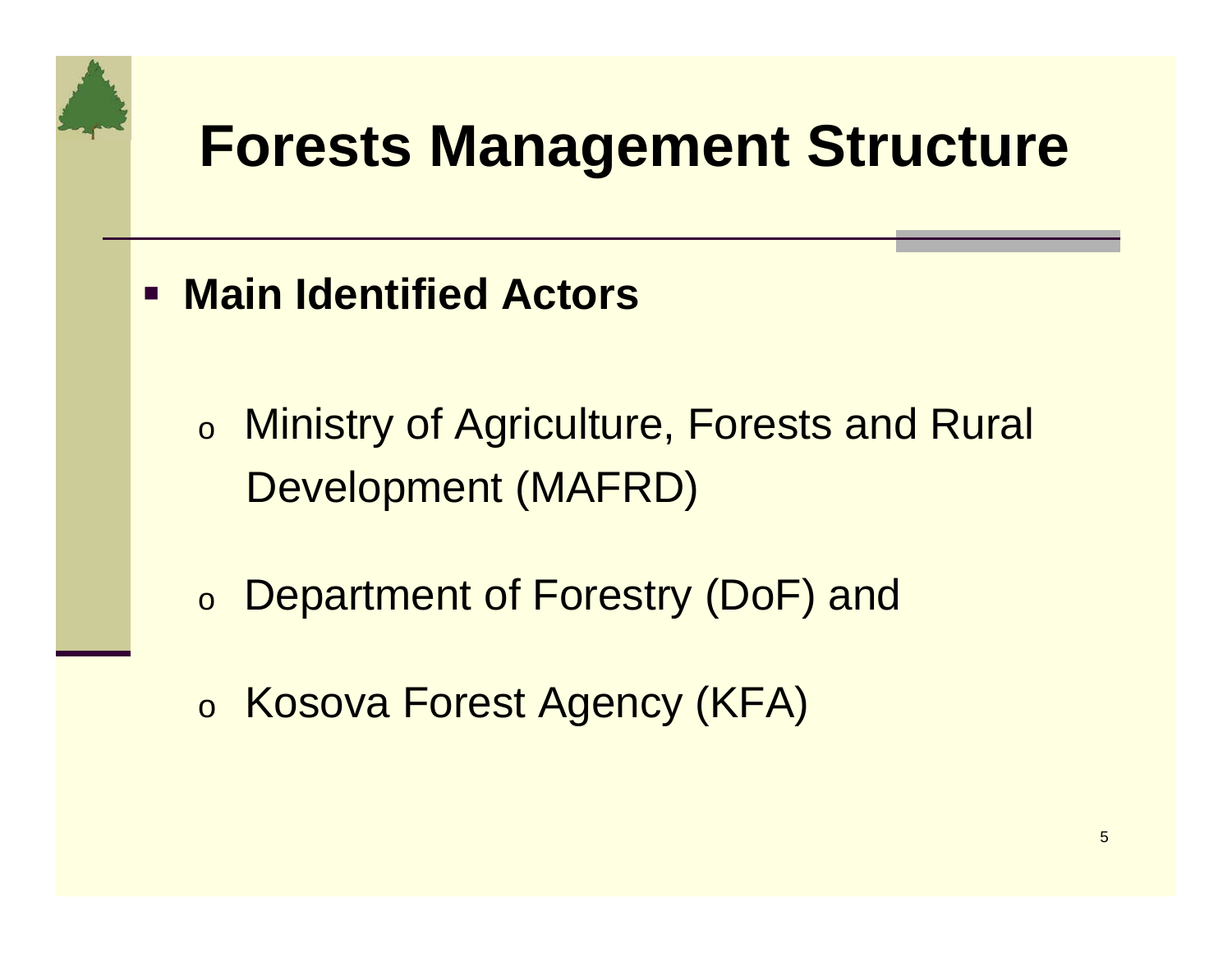# **Forest Areas According to the Form Cultivation**

|                         |                                   |                      |                                         |                                          | <b>Forests Structure</b>      |                                                  |                                                   |
|-------------------------|-----------------------------------|----------------------|-----------------------------------------|------------------------------------------|-------------------------------|--------------------------------------------------|---------------------------------------------------|
| <b>No</b>               | <b>Forest</b>                     | <b>Total</b><br>(ha) | <b>Public</b><br><b>Forests</b><br>(ha) | <b>Private</b><br><b>Forests</b><br>(ha) | <b>Total</b><br>$\frac{0}{0}$ | <b>Public</b><br><b>Forests</b><br>$\frac{0}{0}$ | <b>Private</b><br><b>Forests</b><br>$\frac{0}{0}$ |
| $\mathbf 1$             | <b>High forests</b>               | 65,778               | 51,038                                  | 14,740                                   | 14.7                          | 18.2                                             | 8.7                                               |
| $\overline{2}$          | Low forests                       |                      | 179,170 115,839                         | 68,331                                   | 40.1                          | 41.4                                             | 38.2                                              |
| 3                       | <b>Degraded</b><br><b>Forests</b> | 81,639               | 33,954                                  | 47,685                                   | 18.3                          | 12.1                                             | 28.8                                              |
| $\overline{\mathbf{4}}$ | <b>Shrubs</b>                     | 100,563              | 64,811                                  | 35,752                                   | <b>22.6</b>                   | 23.1                                             | 21.5                                              |
| 5                       | Other                             | 19,160               | 14,450                                  | 4,710                                    | 4.3                           | 5.2                                              | 2.8                                               |
| <b>Total</b>            |                                   |                      | 446,310 280,092 166,218                 |                                          | 100                           | 100                                              | 100                                               |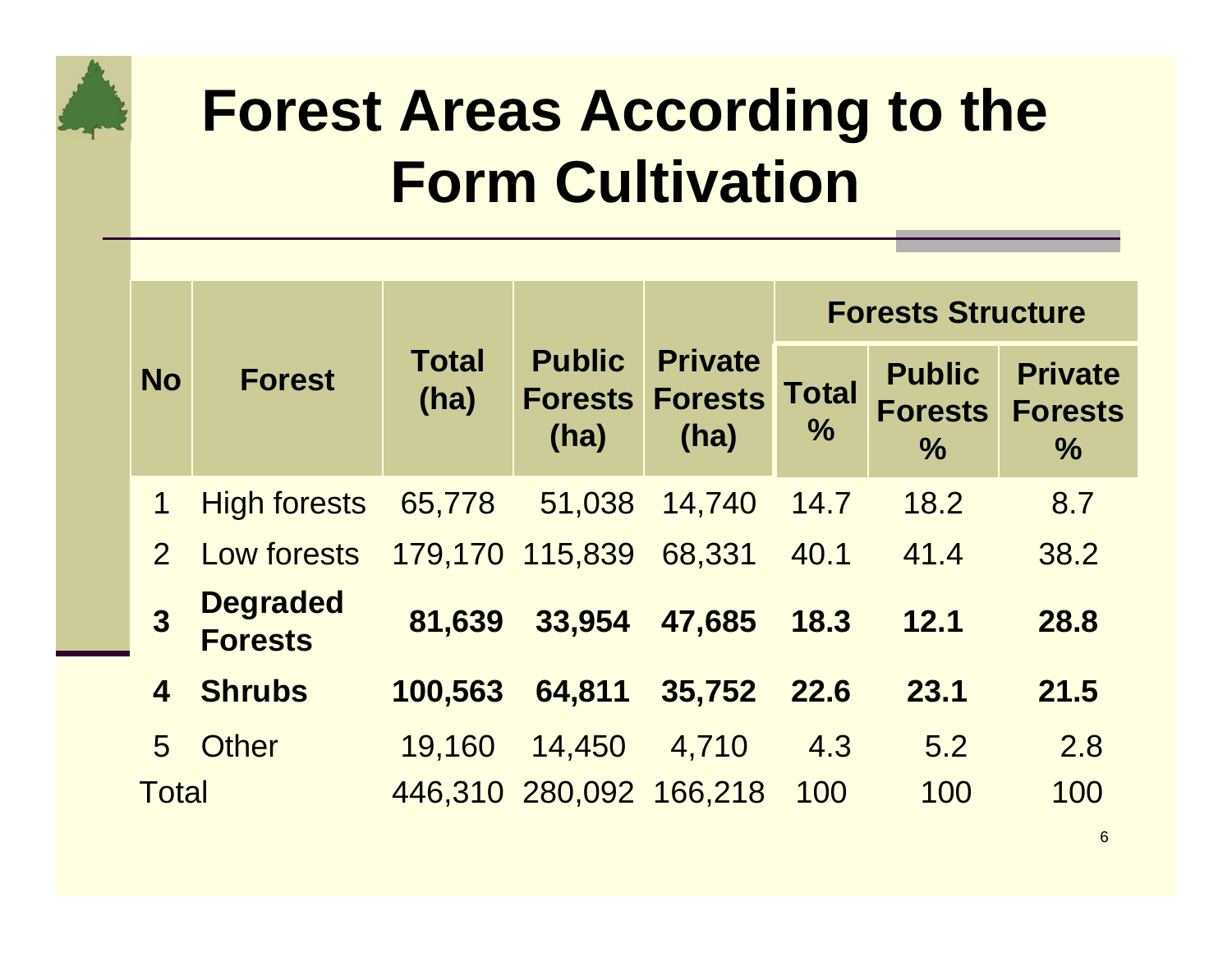# **Forestry Important Facts**

Degraded & Shrub Forests 182,202 ha Barren Forestlands 66,404 ha

*Comprise about 40.9 % of total forest area*

### **Example of Forest Degradation**

- o Illegal logging
- o Conflict of year 1998 1999
- o Consecutive damage during the period from 1987 – 1999s & 1999 – 2010s
- o Forests fires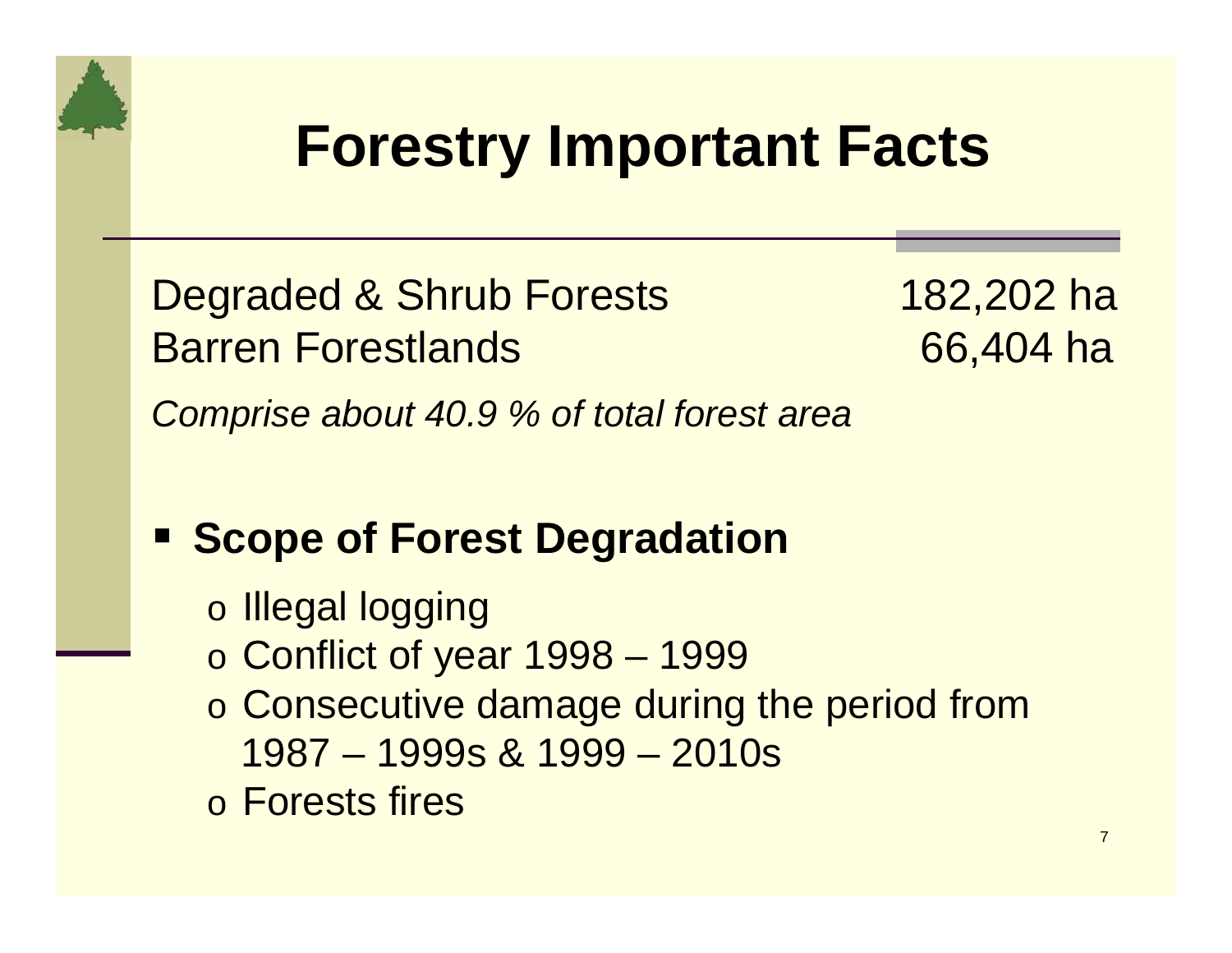# **Forestry Important Facts**

### **Wood Volume in Stock**

| <b>No</b> | <b>Forest</b>           | <b>Public &amp;</b><br><b>Private (ha)</b> | <b>Wood</b><br><b>Volume</b><br>(m <sup>3</sup> /ha) | <b>Total</b><br>(m <sup>3</sup> ) |
|-----------|-------------------------|--------------------------------------------|------------------------------------------------------|-----------------------------------|
|           | <b>Degraded Forests</b> | 81,639                                     | 7.452                                                | 3,874,000                         |
|           | 2 Shrub Forests         | 100,563                                    | 16.894                                               | 1,699,000                         |

### **Annual Growth**

Degraded Forests yield 1.28 m<sup>3</sup>/ ha / year New Forests Plantation yield 6 m<sup>3</sup> / ha / year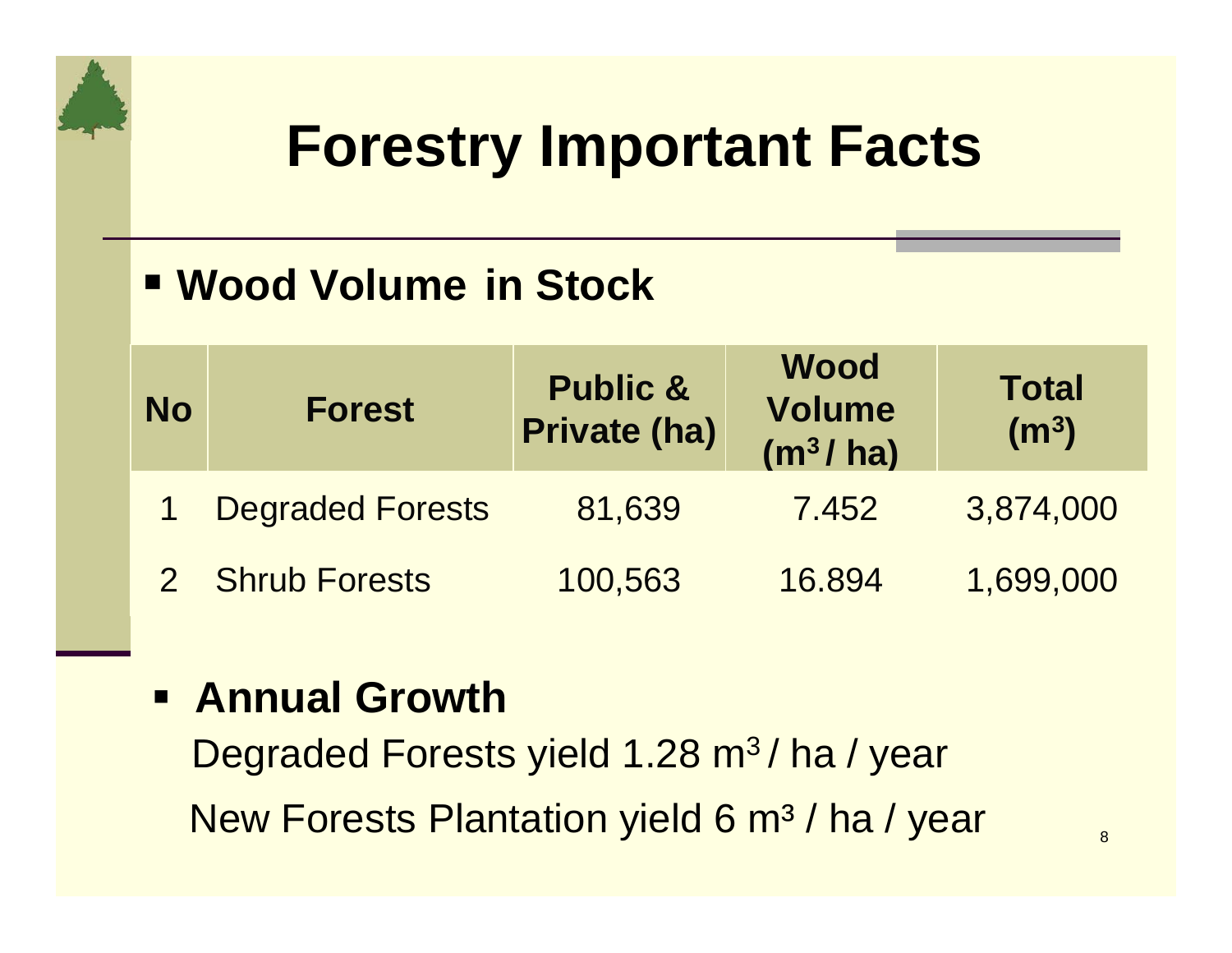# **Degraded Forests vs. New Forest Plantation**

### **Annual Growth m3 – 500 ha / Year**

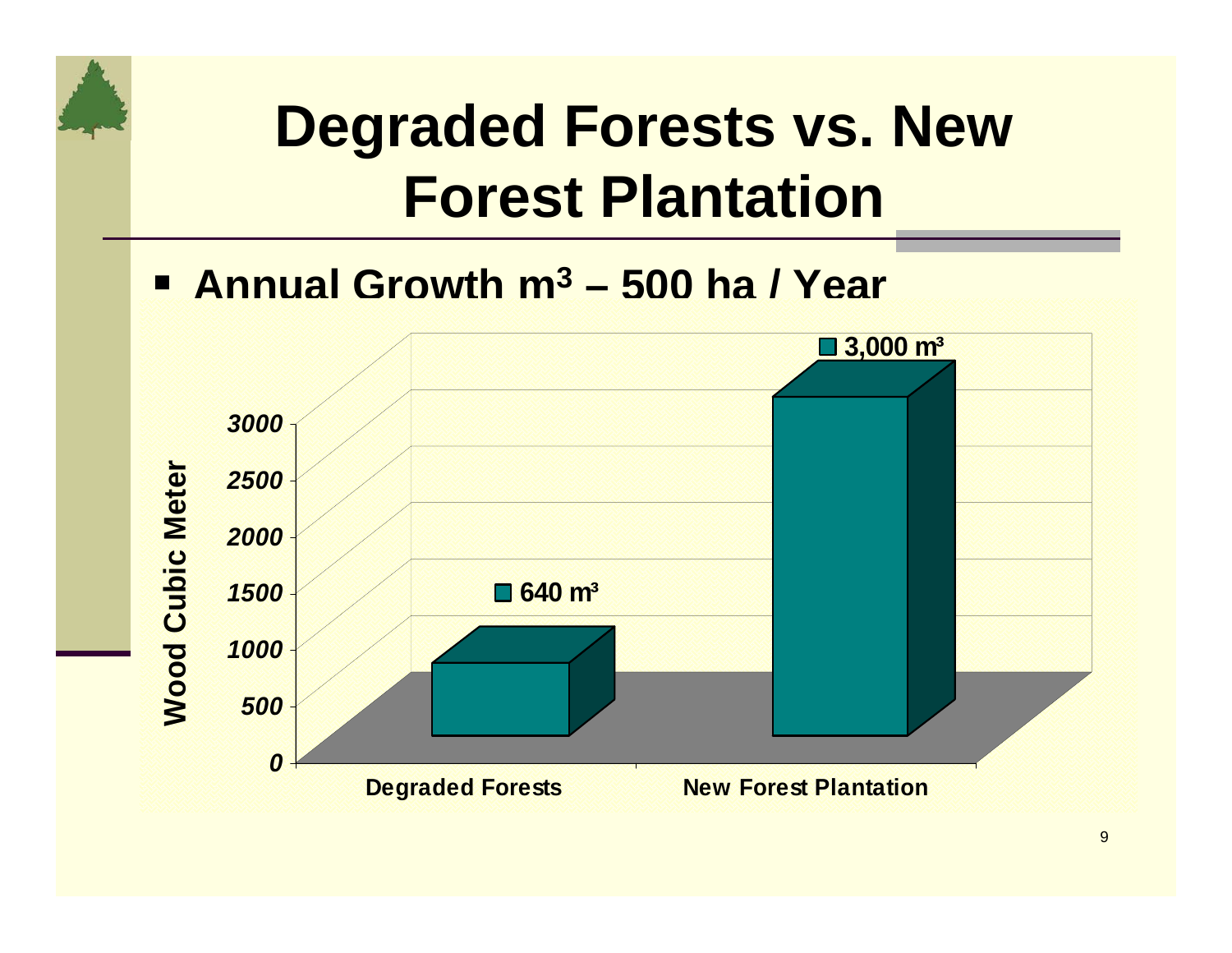# **Forests Structure Improvement**

- **Goals set out**
- o **Reforestation**

Degraded Forests & Shrubs 182,202 ha

**60 % or 100,000 ha**

o **Afforestation**

Barren Forestlands 66,404 ha **40 % or 40,000 ha**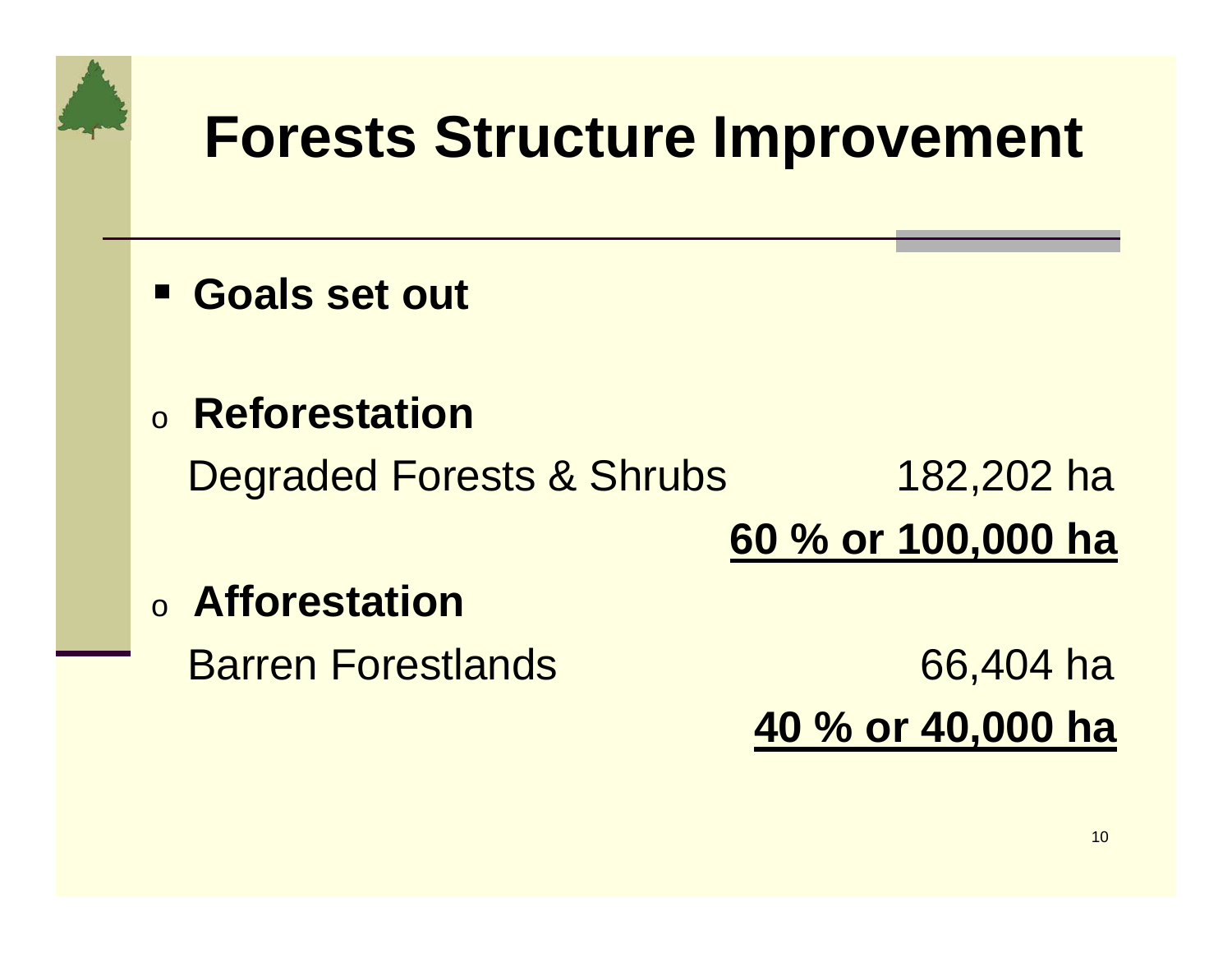# **Benefits**

### **Example Development**



 **ECONOMIC**Timber Products Wood Productivity Diversify Local Economy

#### Ξ **ENVIRONMENTAL**

Carbon Sequestration Production of Oxygen Stabilization of Soil Watershed Protection Landscape / Biodiversity **Restoration** 

### **SOCIAL**

Employment; Recreation Fuel Wood; Income.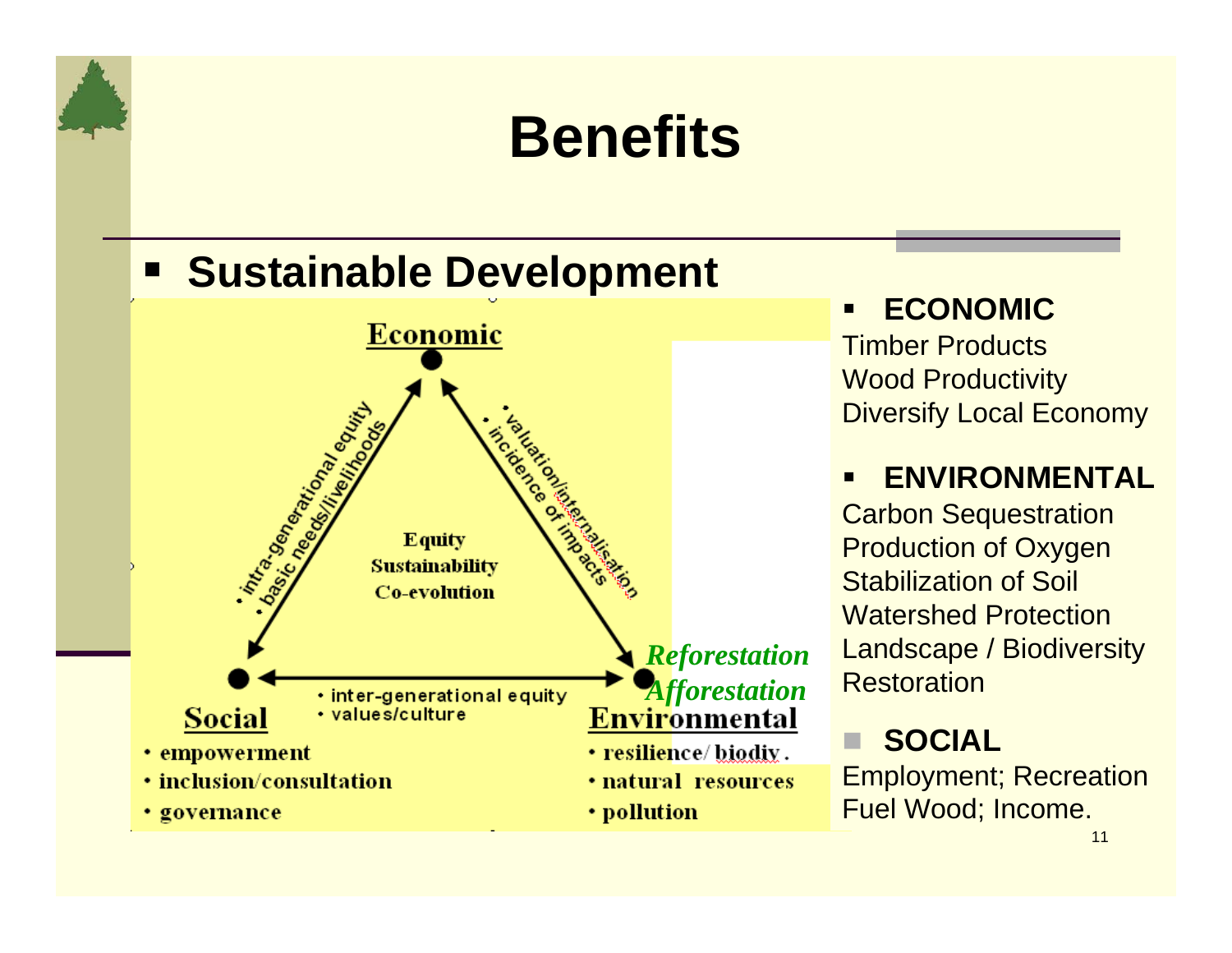# **Estimated Firewood Consumption**

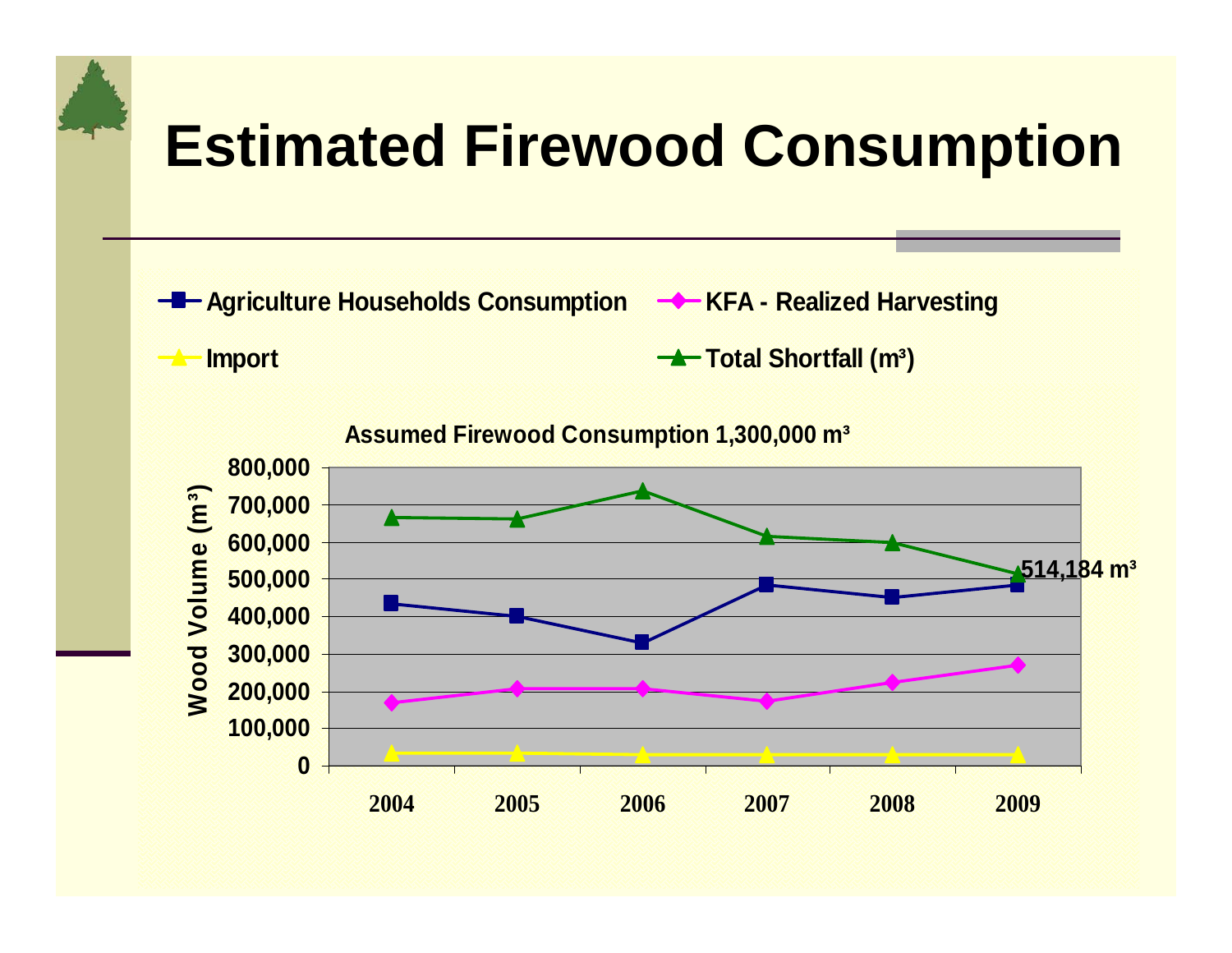## **Benefits**

### **Reforestation Impact**

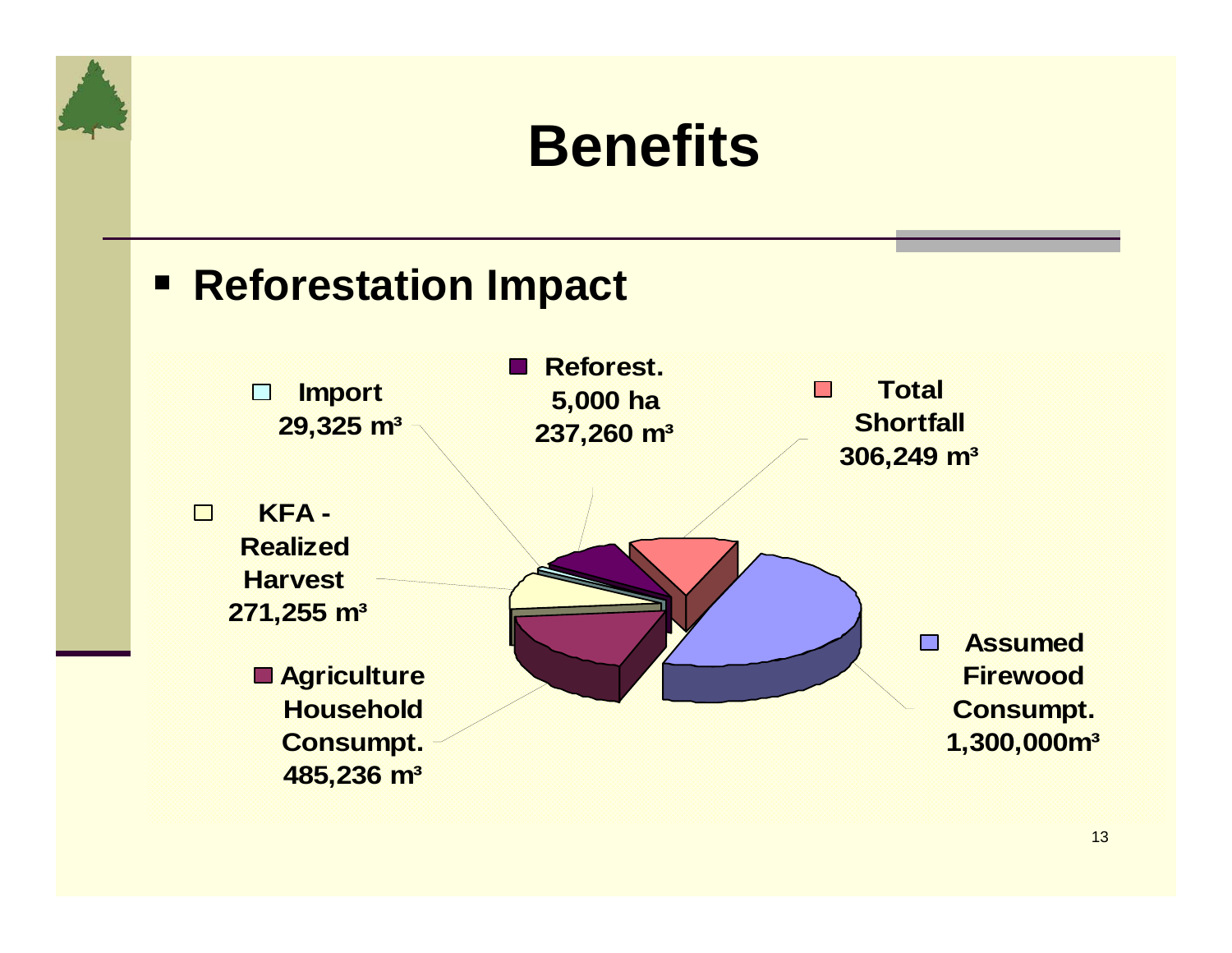

 **Costs of Reforestation** - preparation of land area, planting, stock, labor and care of forests.

500 ha  $*$  € 2,141 = € 1,070,625

 **Wood Mass & Expected Profi t** 126,000 m 3 **\*** € 100 = € 12,600,000

### **Market Price**

**o Industrial Wood Formo + € 100 per m o Wood for Burning → €30 per m** 

- 3
- **3**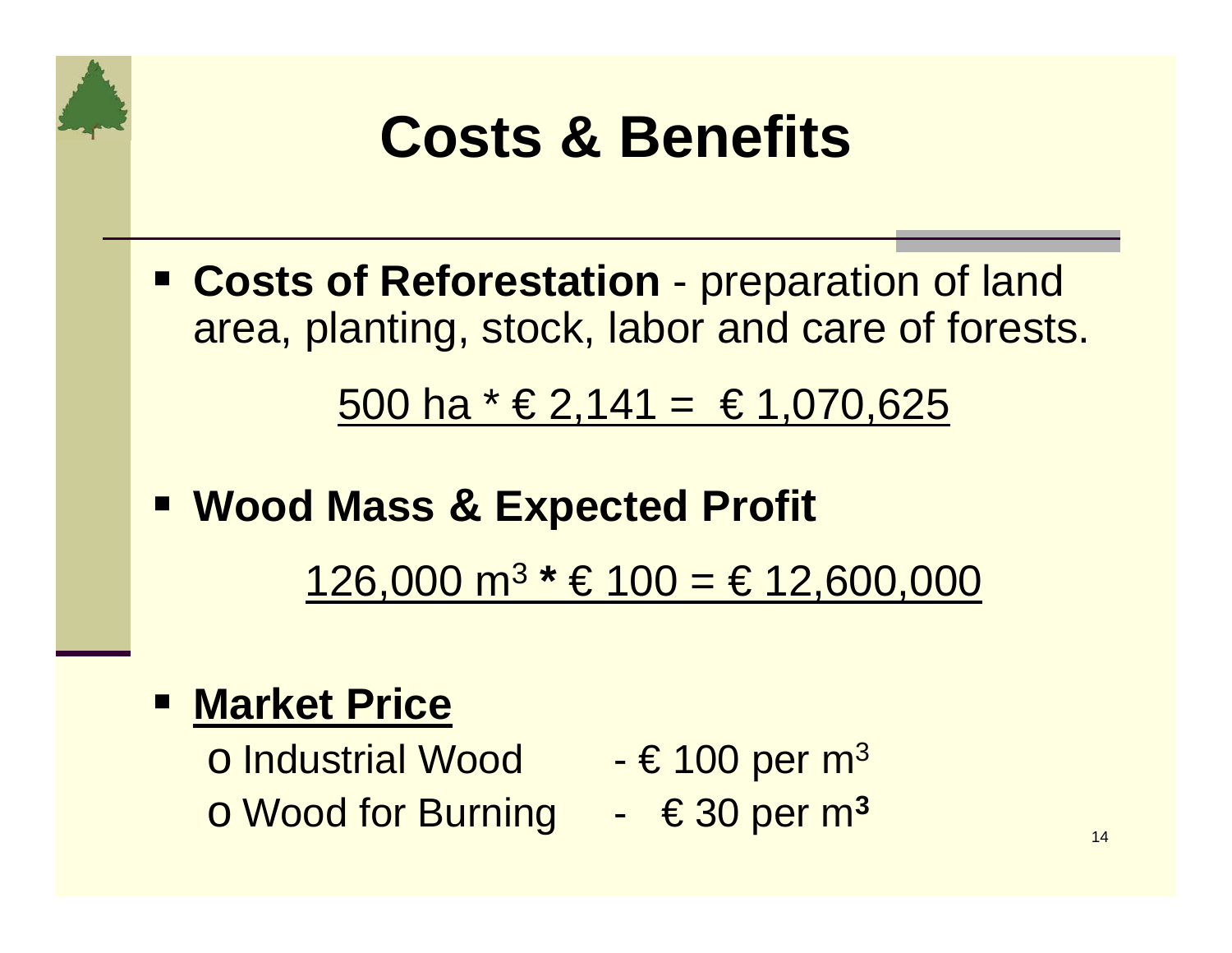# **Costs & Benefits**

- Profit Value  $C_1 = \text{\textsterling} 12,600,000$ Discount Rate  $r = 8 \%$
- **PV = ( 1/1 + r) \* C 1** $PV = (1/1.08) * £12,600,600 = £11,666,666$
- $NPV = C^o * (C_1 / 1 + r)$  $NPV = -\text{\textsterling}1,070,625$  \* ( $\text{\textsterling}11,666,666/1.08$ ) = = **€ 9,731,844**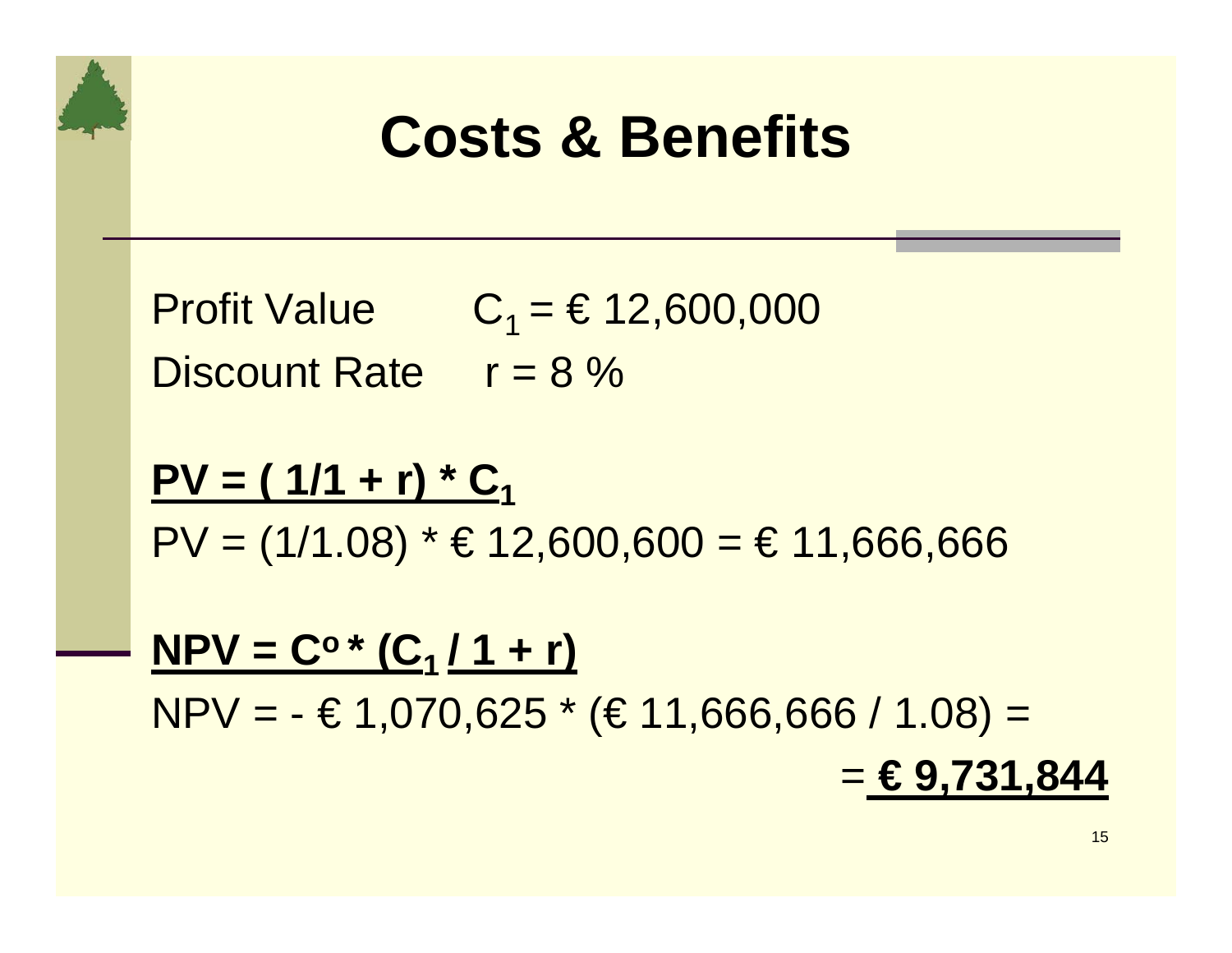- **Reforestation / afforestation law**
- Forest restoration fund
- Select sites to be reforested / afforested
- **Establishment of new nurseries**
- Preservation of forest after seedling
- Support private sector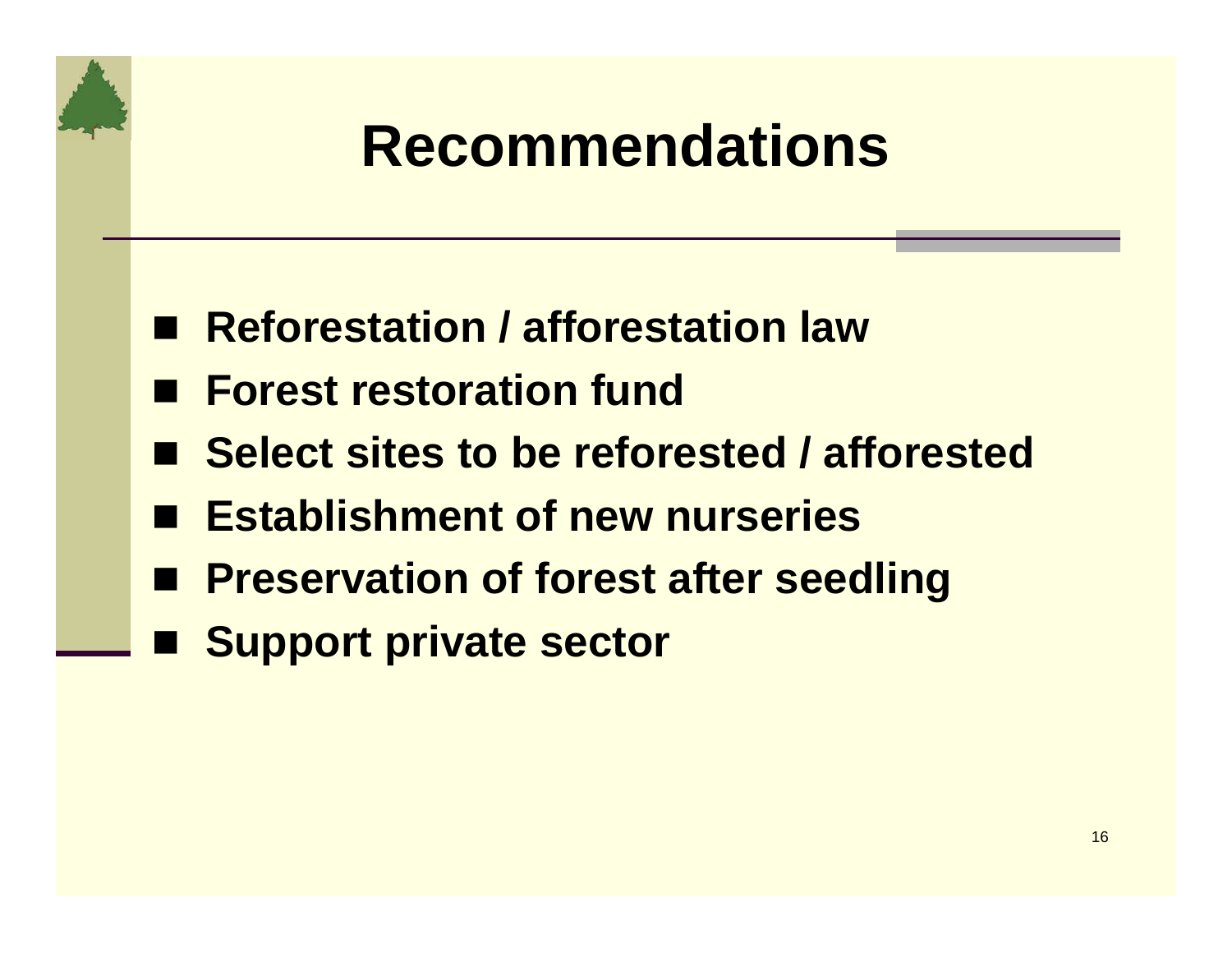### **F** Reforestation / afforestation law

MAFRD shall promulgate a law in accordance with the goals and standards that specifies the methods and principles of Reforestation / Afforestation.

- **Forest restoration fund**  Providing a reforestation / afforestation activity is necessary to be established.
	- $\blacksquare \in$  1 million 3 million for 2012
	- €2 million per year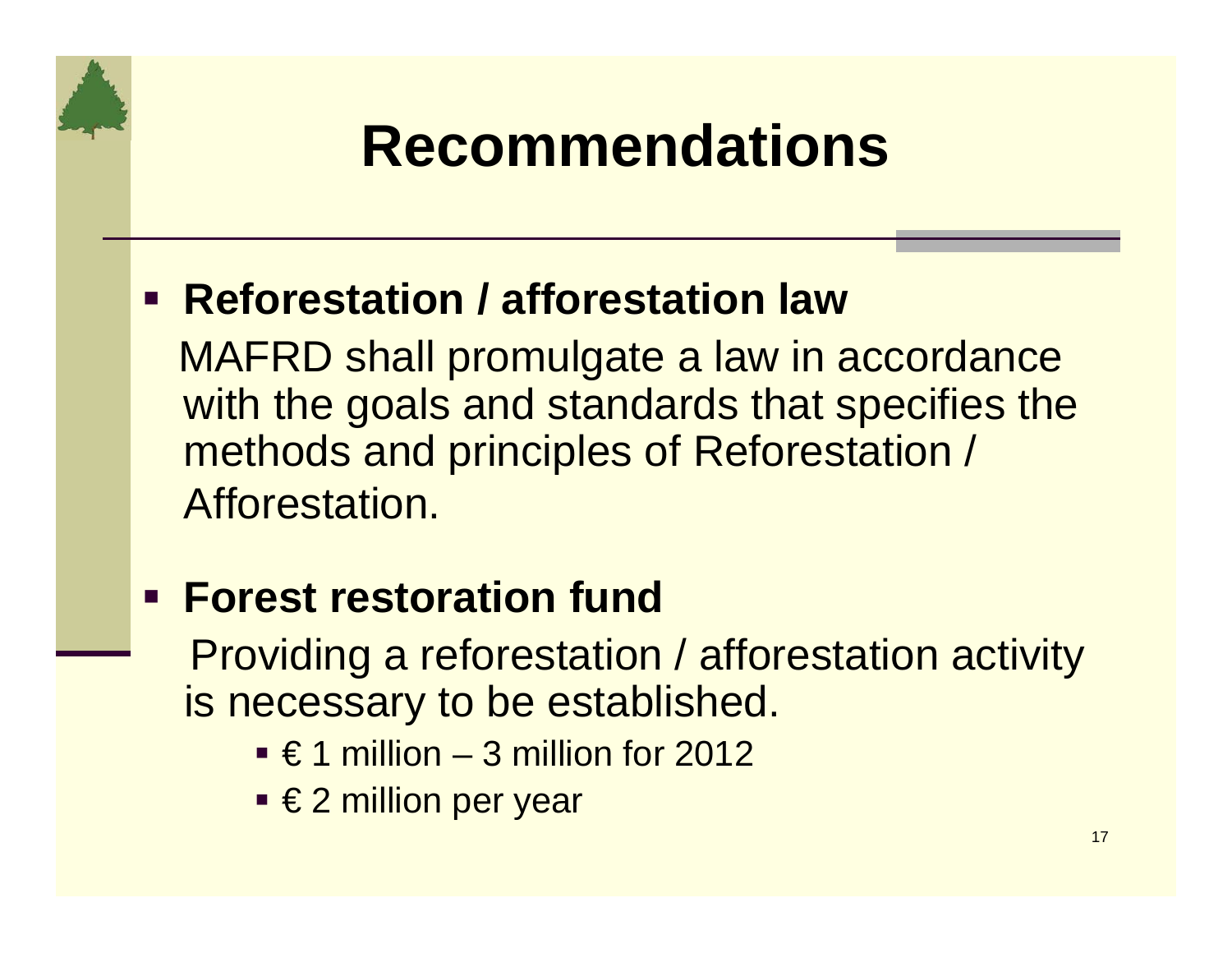### **Example 2 reformated Audie Figure 1 rata-off Control Figure 1 rata-off Control Figure 1 rata-off Control Figure 1 rata-off Control Figure 1 rata-off Control Figure 1 rata-off Control Figure 1 rata-off Control Figure 1 rat**

- **100,000 ha of degraded and shrub forests**
- 40,000 ha of barren forestlands

### **Establishment of new nurseries**

Government should support the establishment of new nurseries in the country.

2 (two) Nurseries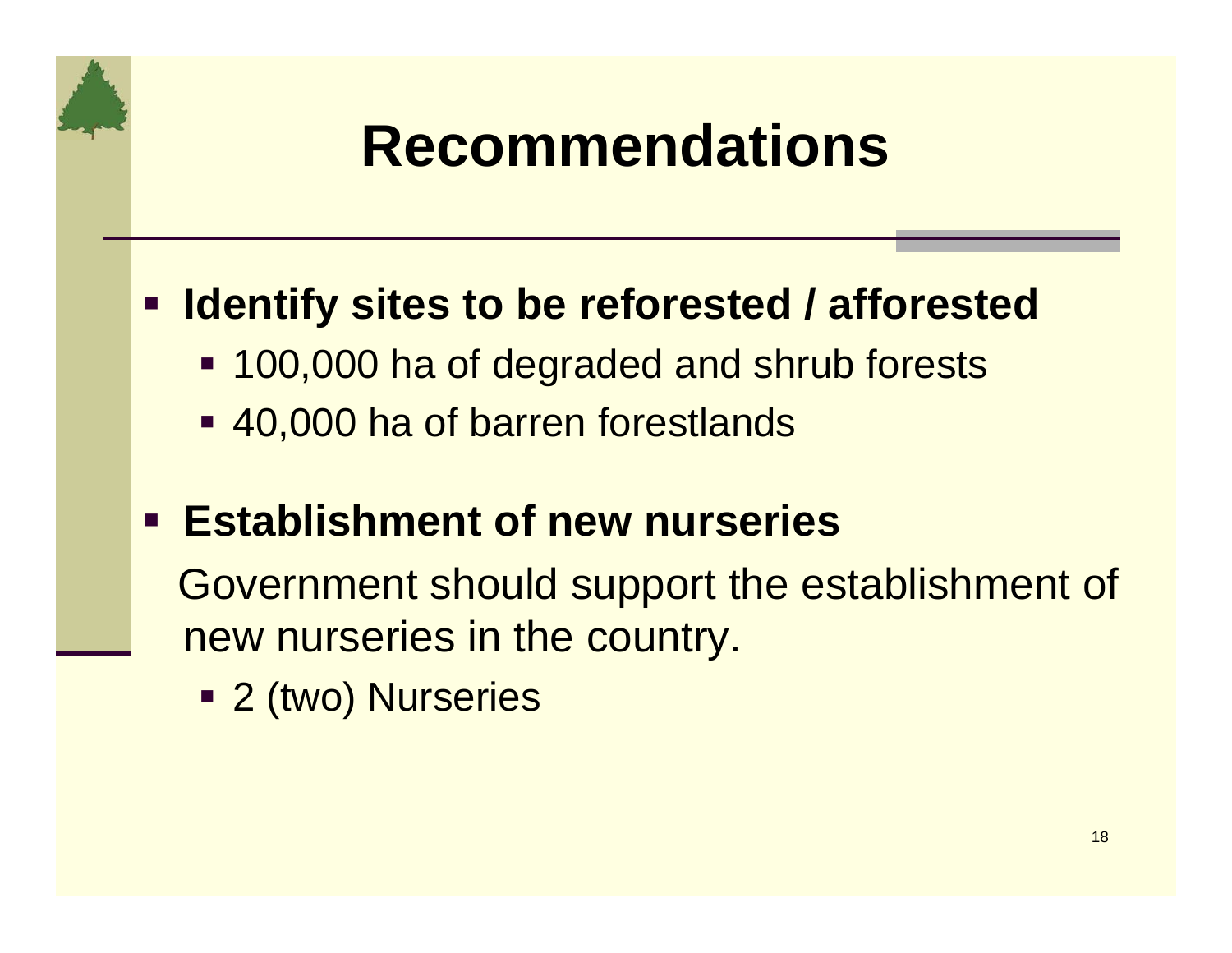- **Preservation of forest after seedling**  Government shall establish a program of cooperation and coordination with the governing bodies of localities to assist in preservation of the reforested / afforested areas.
- **Support private sector**

Promote the establishment of associations that represent the interests of private forests owners and work on forests state improvement of privately-owned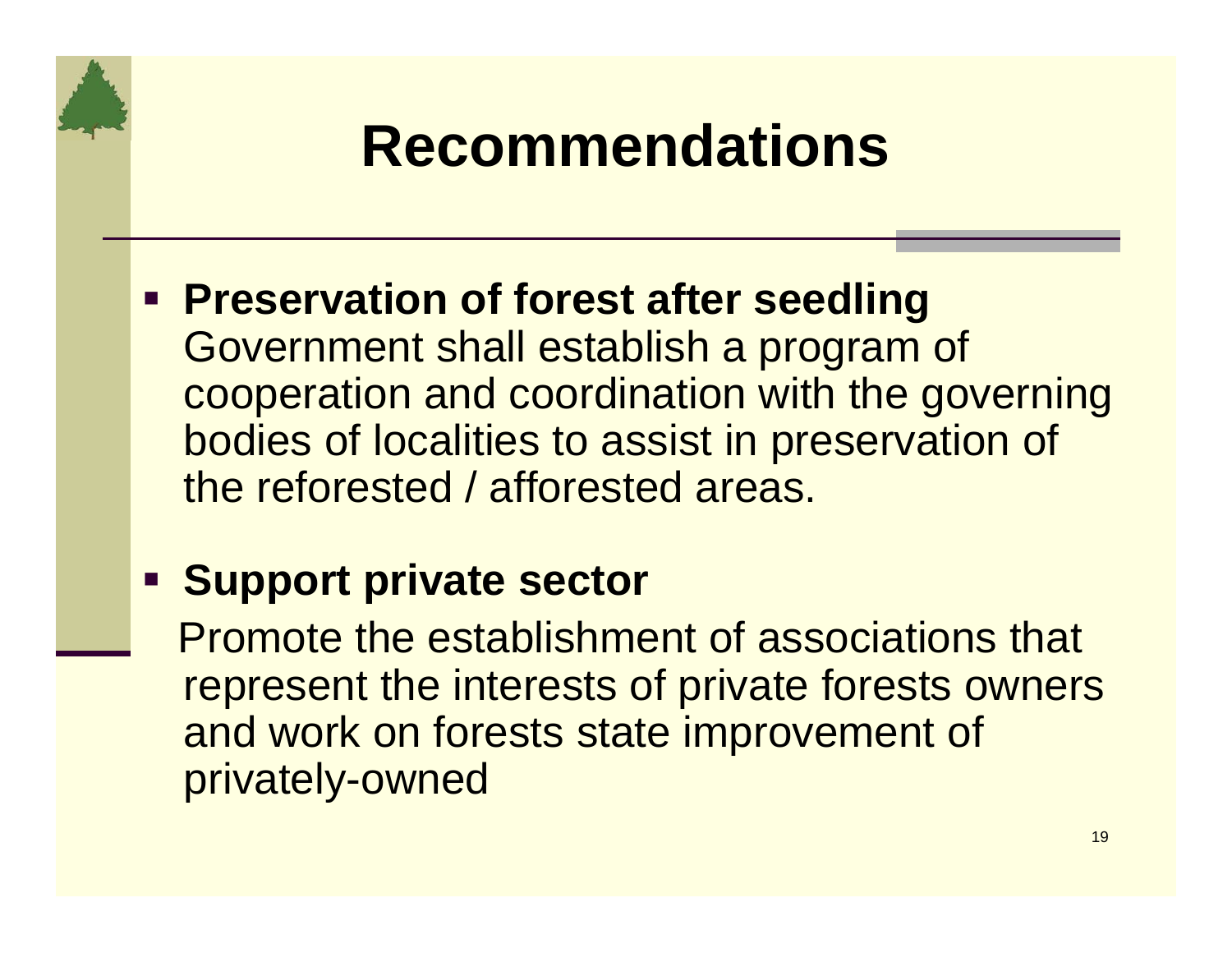# **Discussion**

### **47 % Forest & Forestlands**

- 40.9 % Degraded Forests & Shrubs
- **Example Mass Productivity**

### **Reforestation / Afforestation Programs**

- **Supply of wood and other wood products**
- **Reduction of land degradation & increase biodiversity**